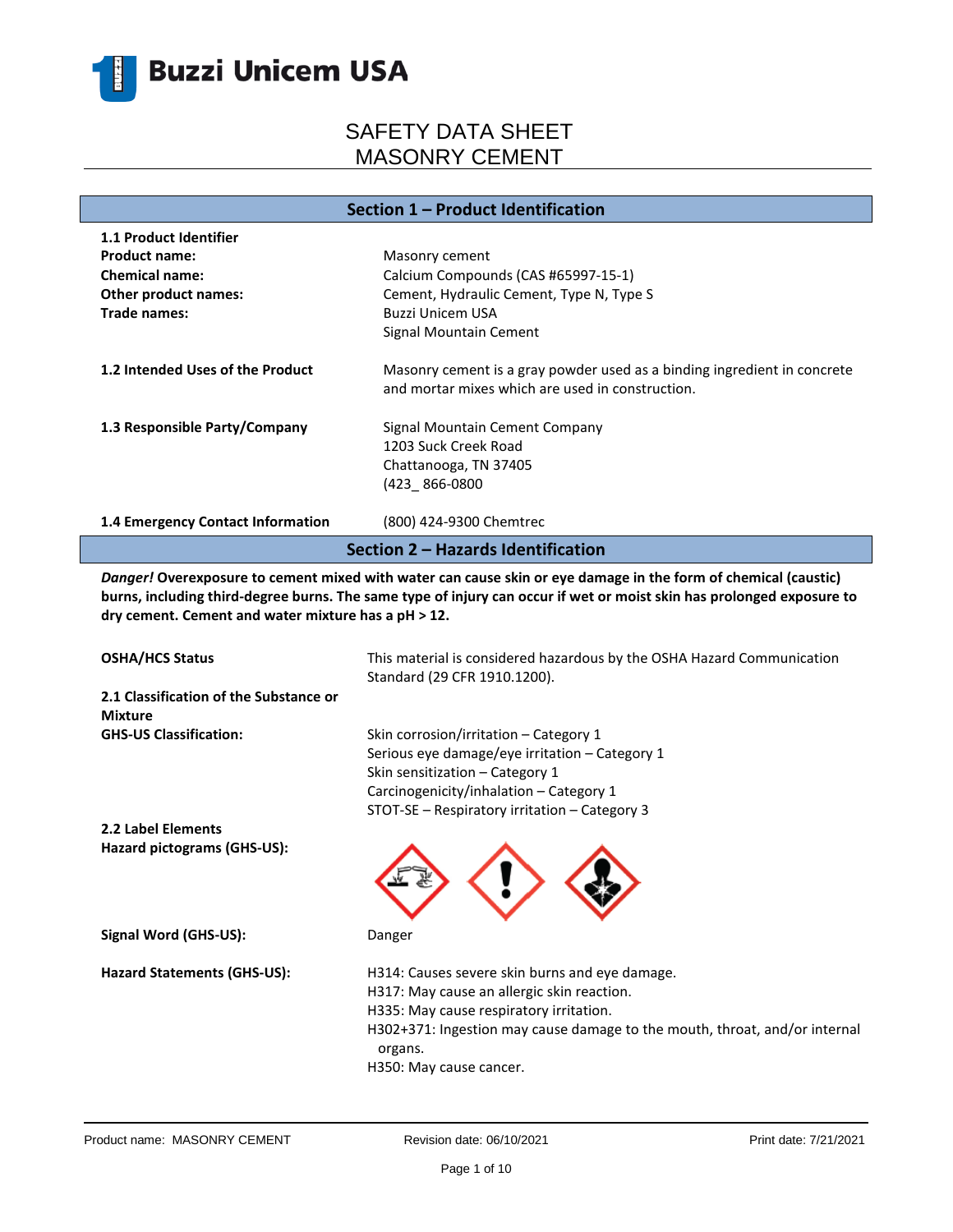

| <b>Precautionary Statements (GHS-US):</b> | P102: Keep out of reach of children.                                                                                                            |
|-------------------------------------------|-------------------------------------------------------------------------------------------------------------------------------------------------|
|                                           | P202: Do not handle until all safety precautions have been read and<br>understood.                                                              |
|                                           | P260: Do not breathe dusts.                                                                                                                     |
|                                           | P262: Do not get in eyes, on skin, or on clothing.                                                                                              |
|                                           | P264: Wash hands thoroughly after using this product.                                                                                           |
|                                           | P270: Do not eat, drink, or smoke while using this product.                                                                                     |
|                                           | P304+310+312+340: If inhaled: remove person to fresh air and keep                                                                               |
|                                           | comfortable for breathing. Immediately call a poison control center or a<br>physician.                                                          |
|                                           | P305+351+388: If in eyes: Rinse cautiously with water for 20 minutes. Remove                                                                    |
|                                           | contact lenses if present and easy to do. Continue rinsing. Get medical<br>attention.                                                           |
|                                           | P302+361+353: If on skin: Take off immediately all contaminated clothing and<br>rinse skin with water. Wash contaminated clothing before reuse. |
|                                           | P332+313: If skin irritation occurs, get medical attention.                                                                                     |
|                                           | P301+330+331+312: If swallowed: Rinse mouth. Do not induce vomiting.                                                                            |
|                                           | Contact a poison center or physician.                                                                                                           |
|                                           | P403+233: Store in a well-ventilated area with container tightly closed.                                                                        |
|                                           | P401: If stored in bulk, keep area secure.                                                                                                      |
|                                           | P401: Material stockpiled in bulk or in silage may present an engulfment                                                                        |
|                                           | hazard. Personnel should not enter bulk storage areas unless they have been                                                                     |
|                                           | trained in the hazards of entering and working in such areas.                                                                                   |
| 2.3 Other hazards                         | Exposure to Portland cement mixed with water can cause skin or eye damage                                                                       |
|                                           | in the form of chemical (caustic) burns, including third-degree burns. The same                                                                 |
|                                           | type of injury can occur if wet or moist skin has prolonged exposure to dry                                                                     |
|                                           | Portland cement. Portland cement and water mixture has a pH > 12.                                                                               |
| 2.4 Unknown Acute Toxicity                | No data available.                                                                                                                              |

**Section 3 – Composition/Information on Ingredients**

### **3.1 Substance**

Not applicable.

### **3.2 Mixture**

Masonry cement is a mixture of blended materials consisting of Portland cement, limestone, and other additives.

| Ingredient/component               | CAS No.    | Concentration percent wt. |
|------------------------------------|------------|---------------------------|
| Portland cement (containing)       | 65997-15-1 | 40-73                     |
| -Tri Calcium Silicate, 3CaO.SiO2   | 12168-85-3 | 55-70                     |
| -Di Calcium Silicate, 2CaO.SiO2    | 10034-77-2 | $3-16$                    |
| -Tri Calcium Aluminate, 3CaO.Al2O3 | 12042-78-3 | $5-8$                     |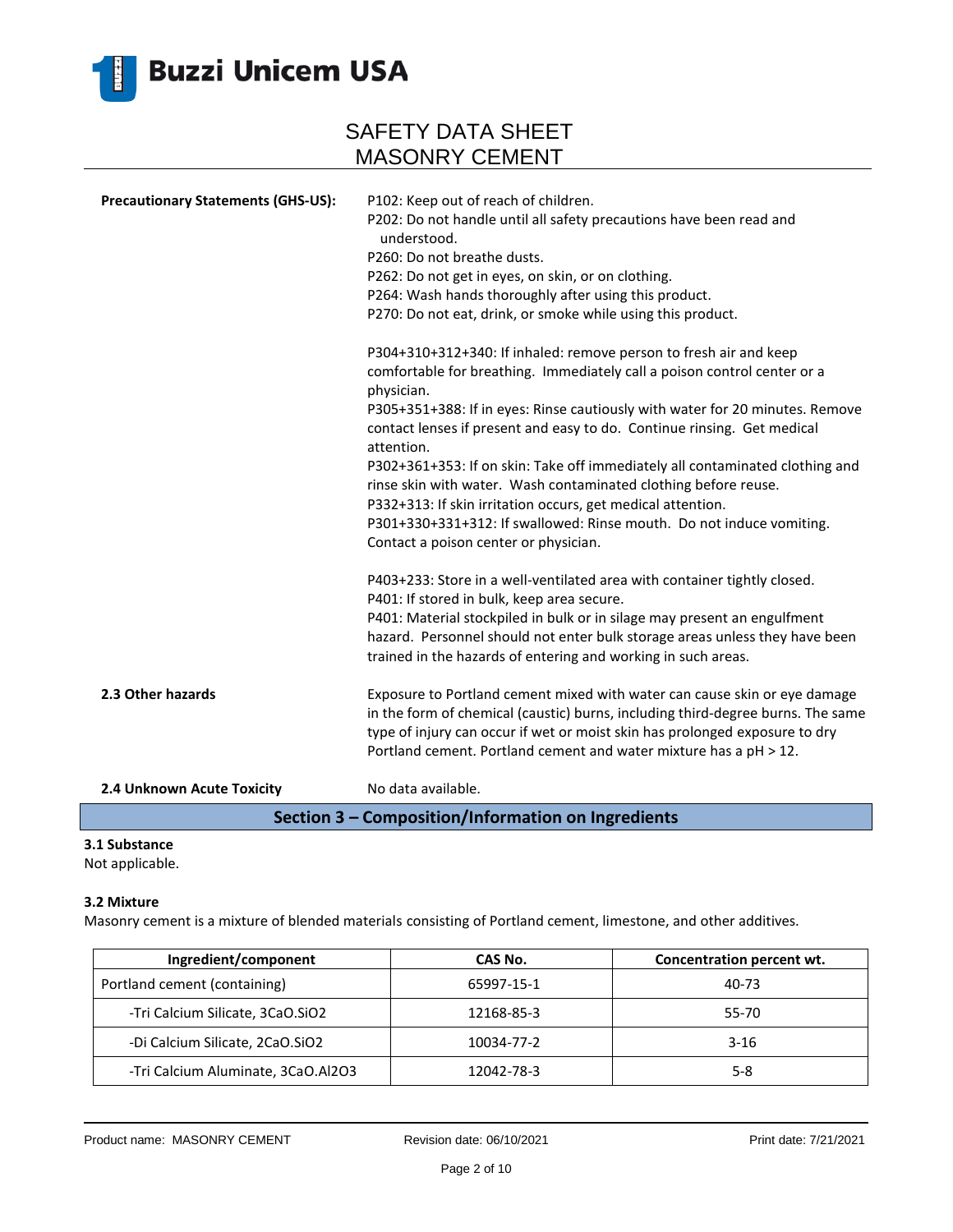

| -Calcium Aluminoferrite, a solid<br>solution | 12068-35-8 | $9 - 12$ |
|----------------------------------------------|------------|----------|
| Calcium sulfate (gypsum) CaSO4-2H2O          | 13397-24-5 | $2 - 6$  |
| Calcium carbonate (limestone) CaCO3          | 1317-65-3  | 25-55    |
| Crystalline silica                           | 14808-60-7 | 0-3      |

#### **Composition comments**

Masonry cement may also contain small amounts of calcium oxide (a.k.a. quicklime) (CaO), magnesium oxide (MgO), sodium sulfate (Na2SO4), and potassium sulfate (K2SO4). Since masonry cement is manufactured from materials mined from the earth (limestone, shale, sand, gypsum), and process heat is provided by burning fuels derived from the earth, trace but detectable amounts of naturally occurring metals, and possibly harmful elements may be found during chemical analysis. Mercury and lead were not found to be present at or above detection levels. Masonry cement may contain more than 0.1% of free crystalline silica, a substance listed as a carcinogen by NTP, OSHA, ACGIH and/or IARC.

Masonry cement is not listed as a carcinogen by NTP, OSHA, ACGIH or IARC. However it may contain trace amounts (<0.1%) of substances listed as a carcinogen by NTP, OSHA, ACGIH and/or IARC: chromium VI compounds (hexavalent chromium), nickel or lead.

| <b>SECTION 4 - First Aid Measures</b>                      |                                                                                                                                                                                                                                                                                                                              |  |
|------------------------------------------------------------|------------------------------------------------------------------------------------------------------------------------------------------------------------------------------------------------------------------------------------------------------------------------------------------------------------------------------|--|
| 4.1 Description of First Aid Measures                      |                                                                                                                                                                                                                                                                                                                              |  |
| Eye contact:                                               | Immediately flush eyes with plenty of water, occasionally lifting the upper<br>and lower eyelids. Check for and remove any contact lenses. Continue to<br>rinse for at least 20 minutes. Get medical attention immediately. Call a<br>poison center or physician. Chemical burns must be treated promptly by a<br>physician. |  |
| Skin contact:                                              | Take off immediately all contaminated clothing and rinse skin with plenty<br>of water. Wash contaminated clothing before reuse. If skin irritation<br>occurs, get medical attention.                                                                                                                                         |  |
| Inhalation:                                                | If breathing is difficult, remove person to fresh air and keep comfortable<br>for breathing. Immediately call a poison control center or a physician.                                                                                                                                                                        |  |
| Ingestion:                                                 | Do not induce vomiting. If subject is conscious, rinse the mouth with water<br>to remove any material and drink plenty of water to dilute any swallowed<br>material. Do not give drink or attempt to force water to an unconscious<br>person. Contact a poison center or physician.                                          |  |
| 4.2 Most Important Symptoms and Effects, Acute and Delayed |                                                                                                                                                                                                                                                                                                                              |  |
| Eye contact:                                               | Causes serious eye irritation and may scratch eye surface due to particle<br>abrasion. May cause chemical burns resulting in corneal damage.                                                                                                                                                                                 |  |
| <b>Skin contact:</b>                                       | Causes severe skin burns. Symptoms may include redness, pain, blisters.<br>Do not allow product to harden around any body part or allow continuous,<br>prolonged contact with skin. May cause sensitization by skin contact.                                                                                                 |  |
| Inhalation:                                                | May irritate nose and throat if dust is inhaled. Prolonged or repeated<br>inhalation of respirable dust may lead to respiratory tract or lung damage.                                                                                                                                                                        |  |
| Ingestion:                                                 | May cause irritation and burns of mouth, throat, stomach and digestive<br>tract if swallowed. May cause nausea or vomiting.                                                                                                                                                                                                  |  |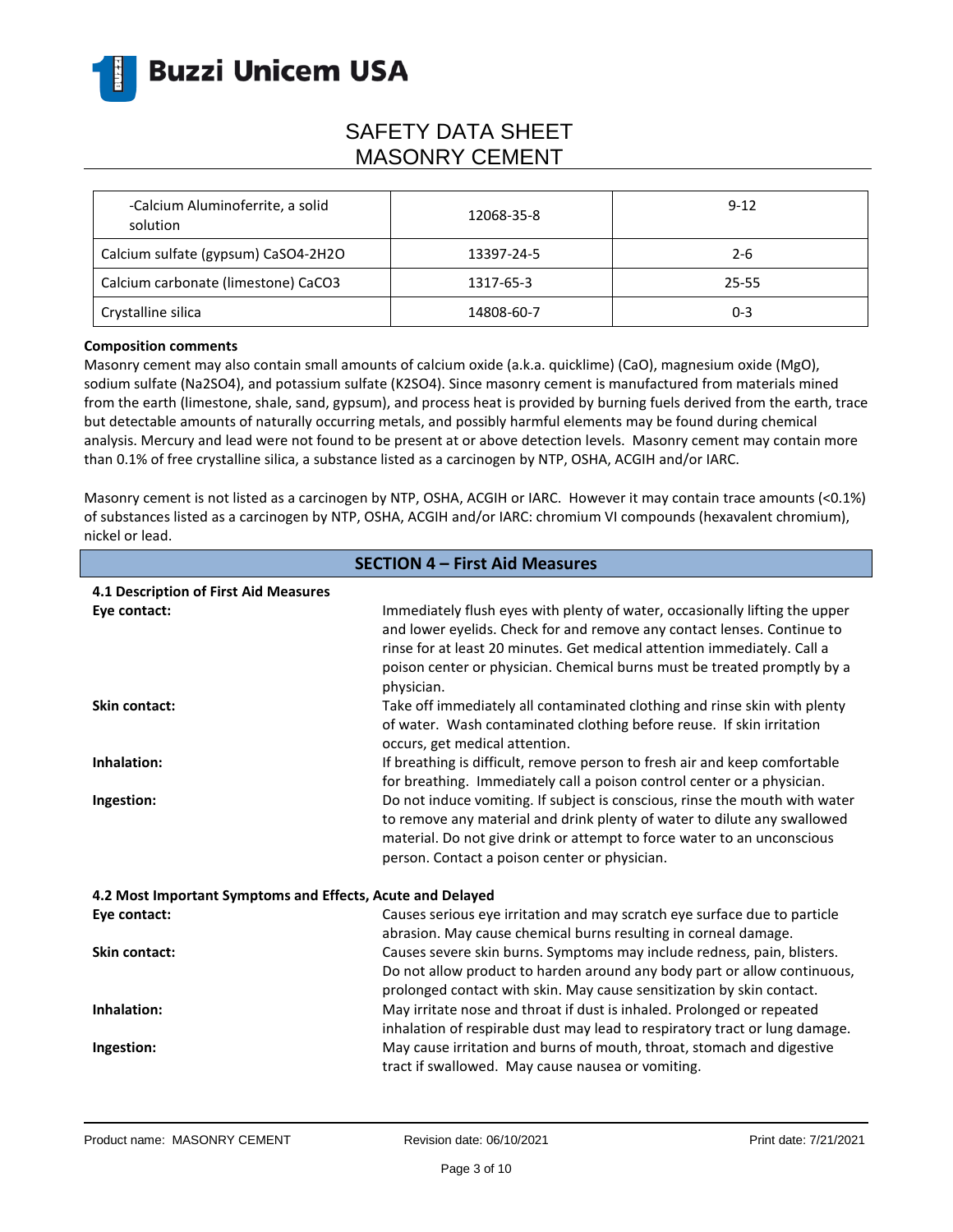

#### **4.3 Recommendations for Immediate Medical Care or Special Treatment**

Seek immediate medical attention for inhalation of large quantities of dust or exposure of wet material over large areas of skin. Seek immediate medical attention if material comes into contact with eyes and cannot be immediately removed.

#### **SECTION 5 – Fire-Fighting Measures**

| 5.1 Extinguishing Media         |                                                         |
|---------------------------------|---------------------------------------------------------|
| Suitable extinguishing media:   | Use media appropriate for surrounding fire.             |
| Unsuitable extinguishing media: | Do not use water jet or water-based fire extinguishers. |

#### **5.2 Special Hazards Arising from the Substance or Mixture**

**Fire hazard: Product does not burn however its packaging may.** Product does not burn however its packaging may.

### **5.3 Advice for Fire Fighters**

Move containers from fire area if this can be done without risk. Use water spray to keep fire-exposed containers cool. Keep upwind of fire. Wear full firefighting turn-out gear (full Bunker gear) and respiratory protection (SCBA). **Hazardous decomposition products:** Decomposition products may include the following materials: carbon dioxide, carbon monoxide, sulfur oxides and metal oxide/oxides.

### **SECTION 6 – Accidental Release Measures**

#### **6.1 Personal Precautions, Protective Equipment, and Emergency Procedures**

| <b>General measures:</b>                                 | Avoid creating dust. Use personal protection recommended in Section 8.<br>Isolate the hazard area and deny entry to unnecessary and unprotected<br>personnel. Avoid contact with skin and eyes.                                                                                                        |  |
|----------------------------------------------------------|--------------------------------------------------------------------------------------------------------------------------------------------------------------------------------------------------------------------------------------------------------------------------------------------------------|--|
| <b>6.2 Environmental Precautions</b>                     | Avoid dispersal of spilled material and runoff and contact with soil,<br>waterways, drains and sewers. Inform the relevant authorities if the<br>product has entered the environment, including waterways, soil or air.<br>Materials can enter waterways through drainage systems.                     |  |
| 6.3 Methods and Material for Containment and Cleaning Up |                                                                                                                                                                                                                                                                                                        |  |
| For containment:                                         | Barricade material to prevent additional spillage.                                                                                                                                                                                                                                                     |  |
| <b>Cleanup methods:</b>                                  | Scoop or vacuum up spilled material while avoiding dust creation. Do not<br>dry sweep. Vacuum dust with equipment fitted with a HEPA filter and place<br>in a closed, labeled waste container. Scoop up wet material and place in<br>approved container. Allow wet material to harden before disposal. |  |
| 6.4 Reference to Other                                   | See Section 8 for exposure controls and personal protection and Section 13                                                                                                                                                                                                                             |  |
| <b>Sections</b>                                          | for disposal considerations.                                                                                                                                                                                                                                                                           |  |
| SECTION 7 - Handling and Storage                         |                                                                                                                                                                                                                                                                                                        |  |
| 7.1 Precautions for Safe Handling<br><b>Precautions:</b> | Use appropriate personal protective equipment (see Section 8). Persons                                                                                                                                                                                                                                 |  |

with a history of skin sensitization problems should not be employed in any process in which this product is used. Do not get in eyes or on skin or clothing. Avoid the use of contact lenses when working with or handling this product. Do not breathe dust. Do not ingest. Do not eat, drink, smoke, or chew gum or tobacco while using this product. Use only with adequate ventilation. Ensure the use of good housekeeping procedures to prevent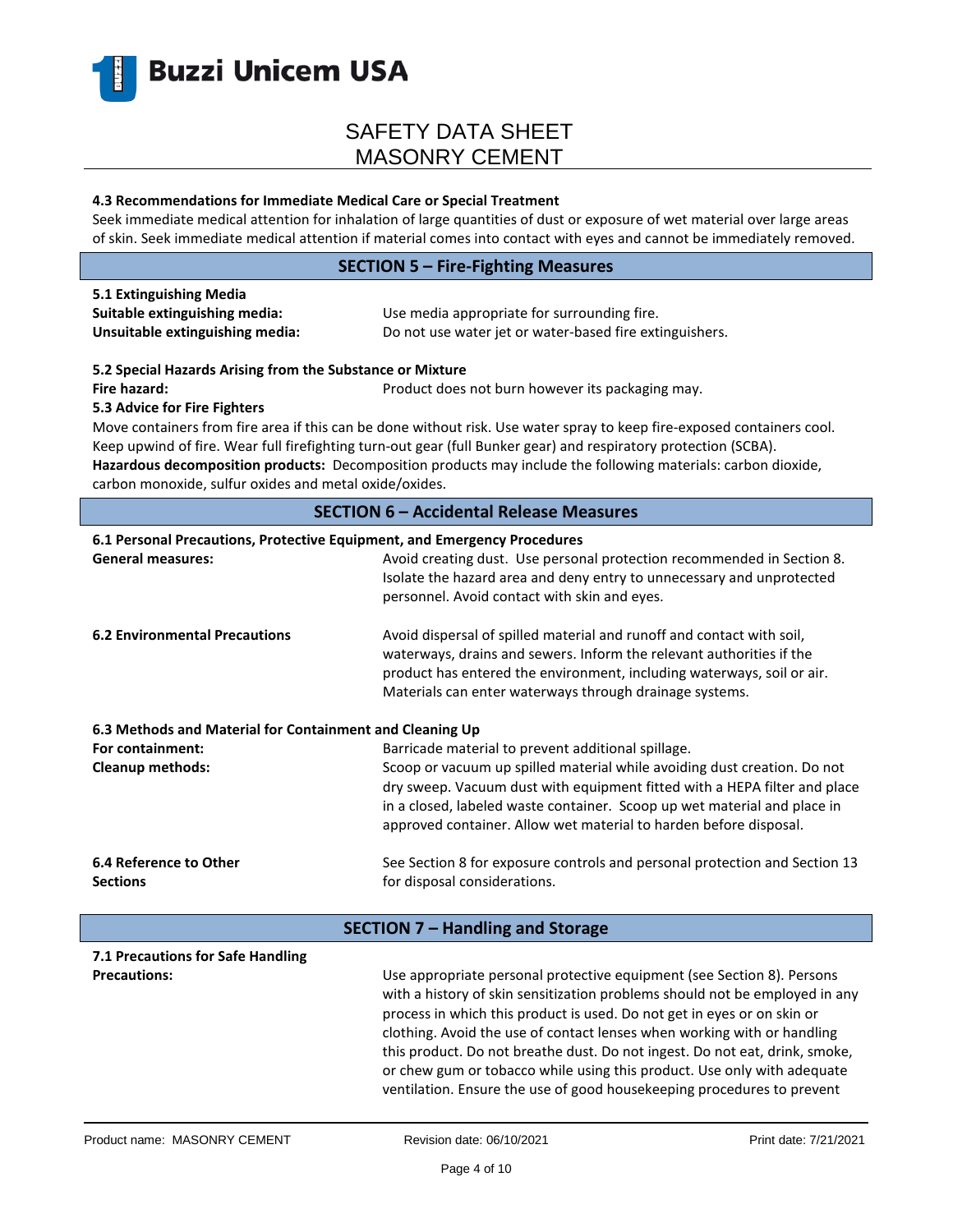

| <b>Hygiene measures:</b>        | the accumulation of dust. Wear appropriate respiratory protection when<br>ventilation is inadequate.<br>Do not eat, drink, smoke, or chew gum or tobacco in areas where this<br>material is handled, stored and processed. Workers should wash hands and<br>face before eating, drinking and smoking. Remove contaminated clothing<br>and protective equipment before entering eating areas. See also Section 8<br>for additional information on hygiene measures.                           |
|---------------------------------|----------------------------------------------------------------------------------------------------------------------------------------------------------------------------------------------------------------------------------------------------------------------------------------------------------------------------------------------------------------------------------------------------------------------------------------------------------------------------------------------|
| 7.2 Conditions for Safe Storage |                                                                                                                                                                                                                                                                                                                                                                                                                                                                                              |
| <b>Storage conditions:</b>      | Keep out of the reach of children. Avoid any dust buildup by frequent<br>cleaning and suitable construction of the storage area. Do not store in an<br>area equipped with emergency water sprinklers. Clean up spilled material<br>promptly. Keep in the original container or an approved alternative made<br>from a compatible material and keep the container tightly closed when not<br>in use. Empty containers retain product residue and can be hazardous. Do<br>not reuse container. |
| <b>Conditions to avoid:</b>     | Water/moisture exposure will cause material to generate heat. Keep away<br>from fluoride compounds, strong acids and oxidizers. Masonry cement<br>dissolves in hydrofluoric acid, producing corrosive silicon tetrafluoride gas.                                                                                                                                                                                                                                                             |
| 7.3 Specific End Uses           | Masonry cement is a gray powder used as a binding ingredient in concrete<br>and mortar mixes which are used in construction.                                                                                                                                                                                                                                                                                                                                                                 |

### **SECTION 8 – Exposure Controls/Personal Protection**

#### **8.1 Control Parameters**

| <b>Exposure limits for individual components:</b> |  |  |  |
|---------------------------------------------------|--|--|--|
|---------------------------------------------------|--|--|--|

| Component                                                             | OSHA PEL (mg/m <sup>3</sup> ) | ACGIH TLV $(mg/m3)$ | NIOSH REL( $mg/m3$ ) |  |
|-----------------------------------------------------------------------|-------------------------------|---------------------|----------------------|--|
| Portland cement                                                       | 15 (T); 5 (I)                 | 1(1)                | 10 $(T); 5(I)$       |  |
| Calcium carbonate (limestone)                                         | 15 $(T);$ 5 $(I)$             | 10(1)               | 10(T); 5(I)          |  |
| Calcium sulfate (gypsum)                                              | 15 $(T);$ 5 $(I)$             | 10 (I)              | 10(T); 5(I)          |  |
| Crystalline silica (as quartz)                                        | $0.05$ (I)                    | $0.025$ (I)         | $0.05$ (I)           |  |
| Calcium oxide (quicklime)                                             | 5.                            |                     |                      |  |
| Magnesium oxide (as magnesia)                                         | 15                            | 10(1)               | Not established      |  |
| Sodium sulfate                                                        | 15 $(T);$ 5 $(I)$             | 10(1)               | 10(T); 5(I)          |  |
| Potassium sulfate                                                     | 15(T); 5(I)                   | 10(1)               | 10(T); 5(I)          |  |
| Nuisance dust (PNOC)                                                  | 15(T); 5(R)                   | 10(T); 3(R)         | Not established      |  |
| $T =$ total dust, $R =$ respirable fraction, $I =$ inhalable aerosol. |                               |                     |                      |  |

### **8.2 Exposure Controls**

| <b>Engineering controls:</b>   | Use product outdoors and in well-ventilated areas; otherwise employ<br>natural or mechanical ventilation or other engineering controls to                               |
|--------------------------------|-------------------------------------------------------------------------------------------------------------------------------------------------------------------------|
|                                | maintain exposure within applicable exposure limits.                                                                                                                    |
| Personal protective equipment: | Protective clothing, gloves, eye protection, insufficient ventilation wear<br>respiratory protection.                                                                   |
| Skin and body:                 | Wear long sleeved shirts and trousers while using this product. Wear<br>water-proof boots. If working in dusty conditions, impervious over<br>garments are recommended. |
|                                |                                                                                                                                                                         |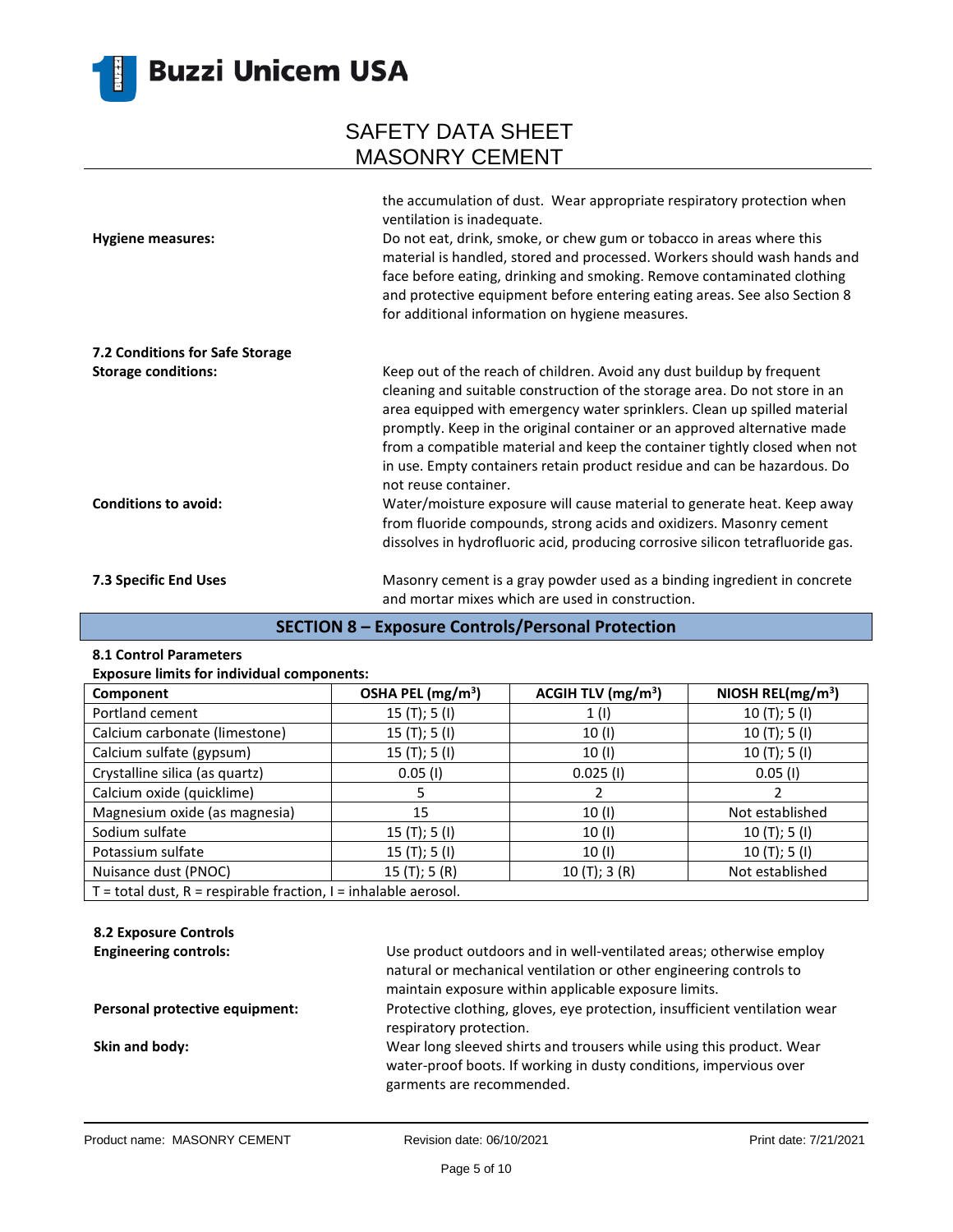

# **Buzzi Unicem USA**

## SAFETY DATA SHEET MASONRY CEMENT

| Hands:                                | Protective gloves with wrist/arm cuffs should be worn to avoid direct<br>contact with skin.                                                                                                                                                                                                                                                                                                                                                                                                                                                                                       |
|---------------------------------------|-----------------------------------------------------------------------------------------------------------------------------------------------------------------------------------------------------------------------------------------------------------------------------------------------------------------------------------------------------------------------------------------------------------------------------------------------------------------------------------------------------------------------------------------------------------------------------------|
| Face and eyes:<br><b>Respiratory:</b> | Safety glasses with side shields or protective goggles should be worn while<br>using this product. For extremely dusty conditions, non-vented goggles or<br>goggles with indirect venting are recommended. Avoid contact lens wear<br>when using this product.<br>The use of a NIOSH approved dust respirator or filtering facepiece is<br>recommended in poorly ventilated areas or when permissible exposure                                                                                                                                                                    |
| <b>Personal hygiene:</b>              | limits may be exceeded. Respirators should be selected by and used under<br>the direction of a trained health and safety professional following<br>requirements found in OSHA's respirator standard (29 CFR 1910.134) and<br>ANSI's standard for respiratory protection (Z88.2).<br>Clean water should always be readily available for skin and (emergency)<br>eye washing. Periodically wash areas contacted by Portland cement with a<br>pH neutral soap and clean, uncontaminated water. If clothing becomes<br>saturated with Portland cement, garments should be removed and |
| <b>Environmental controls:</b>        | replaced with clean, dry clothing.<br>Emissions from ventilation or work process equipment should be<br>monitored to verify compliance with the requirements of environmental<br>protection legislation. Avoid dispersal of spilled material and runoff and                                                                                                                                                                                                                                                                                                                       |
| <b>Other information:</b>             | contact with soil, waterways, drains and sewers.<br>Do not eat, drink, or smoke while using this product; avoid hand-to-mouth<br>contact.                                                                                                                                                                                                                                                                                                                                                                                                                                         |

### **SECTION 9 – Physical and Chemical Properties**

#### **9.1 Information on Basic Physical and Chemical Properties**

| <b>Physical state:</b>                         | Solid            |
|------------------------------------------------|------------------|
| Appearance:                                    | Powder           |
| Color:                                         | Grey or          |
| Odor:                                          | Odorles          |
| <b>Odor threshold:</b>                         | No data          |
| pH:                                            | $12 - 13$        |
| Relative evaporation rate (n-butyl acetate=1): | No data          |
| <b>Melting point:</b>                          | $>1,000^{\circ}$ |
| <b>Freezing point:</b>                         | No data          |
| <b>Boiling point:</b>                          | $>1,000^{\circ}$ |
| Flash point:                                   | Not con          |
| Auto-ignition temperature:                     | Not app          |
| <b>Decomposition temperature:</b>              | Not det          |
| Flammability limits in air:                    | Not flar         |
| Vapor pressure:                                | Not app          |
| Relative vapor density at 20 °C:               | Not app          |
| <b>Relative density:</b>                       | 3.15 (W          |
| Solubility:                                    | Slight. (        |
| Log Pow:                                       | No data          |
| Log Kow:                                       | No data          |
| Viscosity, kinematic:                          | No data          |

**Grey or white Odor:** Odorless No data available 12 - 13 (Highly alkaline when wet) **No data available Melting point:** >1,000° C **Freezing point:** No data available **Boiling point:** >1,000° C **Flash point:** Not combustible **Not applicable Not determined Not flammable Not applicable Not applicable Relative density:** 3.15 (Water = 1) Slight. (Water: 0.1 - 1 %) **Log Pow:** No data available **Log Kow:** No data available **Viscosity, kinematic:** No data available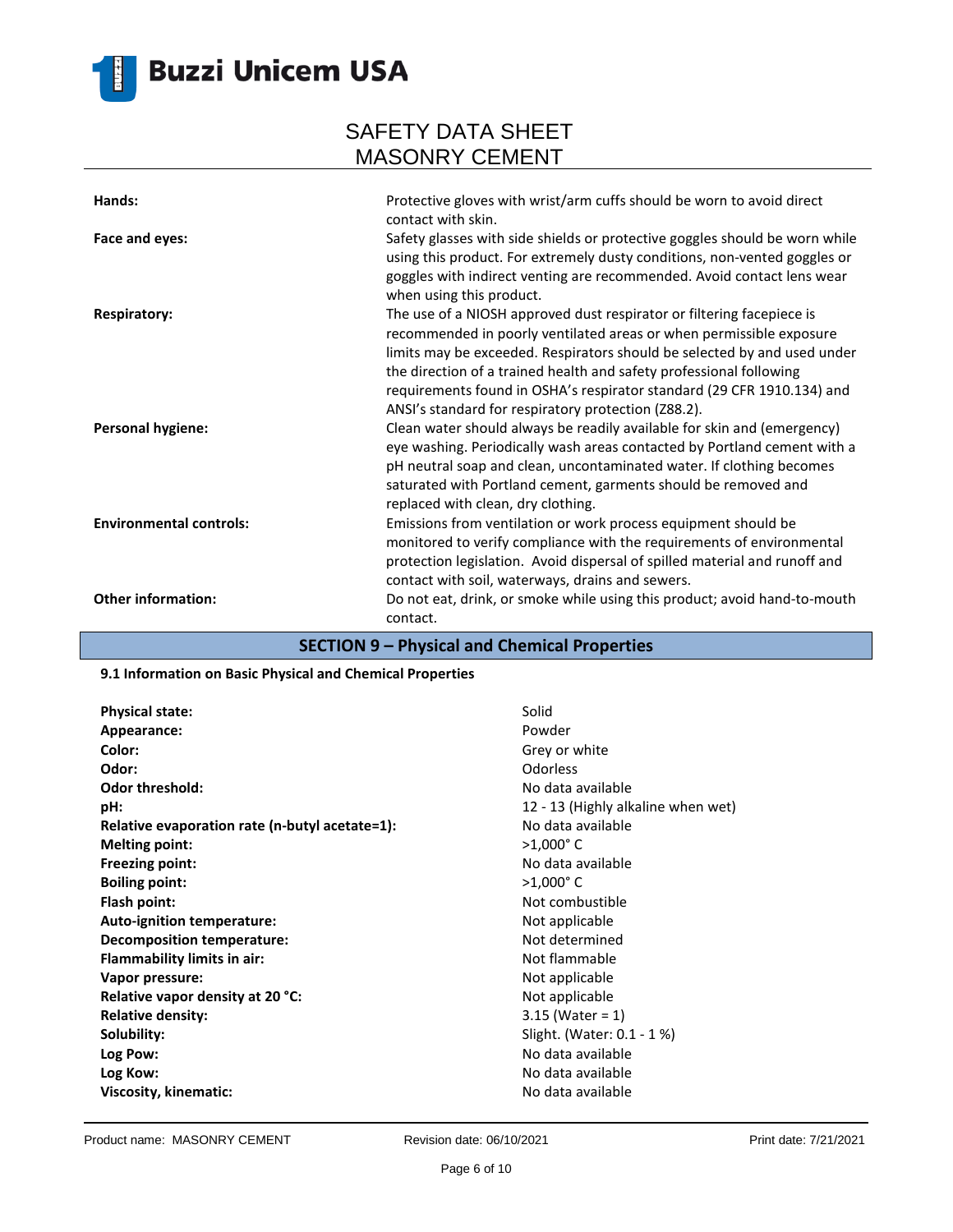

| Viscosity, dynamic:                     | No data available                                                                                                                                                                                                                                                                                                                                                                                                                                                                                                                                                            |
|-----------------------------------------|------------------------------------------------------------------------------------------------------------------------------------------------------------------------------------------------------------------------------------------------------------------------------------------------------------------------------------------------------------------------------------------------------------------------------------------------------------------------------------------------------------------------------------------------------------------------------|
| <b>Explosive properties:</b>            | No data available                                                                                                                                                                                                                                                                                                                                                                                                                                                                                                                                                            |
| <b>Oxidizing properties:</b>            | No data available                                                                                                                                                                                                                                                                                                                                                                                                                                                                                                                                                            |
| <b>Explosive limits:</b>                | No data available                                                                                                                                                                                                                                                                                                                                                                                                                                                                                                                                                            |
|                                         |                                                                                                                                                                                                                                                                                                                                                                                                                                                                                                                                                                              |
| 9.2 Other Information                   | No other information available.                                                                                                                                                                                                                                                                                                                                                                                                                                                                                                                                              |
|                                         | SECTION 10 - Stability and Reactivity                                                                                                                                                                                                                                                                                                                                                                                                                                                                                                                                        |
| 10.1 Reactivity                         | This product reacts slowly with water to form hardened hydrated<br>compounds, releasing heat and producing a strong alkali solution.                                                                                                                                                                                                                                                                                                                                                                                                                                         |
| 10.2 Chemical Stability                 | Product is stable under proper storage conditions. Keep dry while in<br>storage.                                                                                                                                                                                                                                                                                                                                                                                                                                                                                             |
| 10.3 Possibility of Hazardous Reactions | No dangerous reactions are known under conditions of normal use. Do<br>not mix with other chemical products.                                                                                                                                                                                                                                                                                                                                                                                                                                                                 |
| <b>10.4 Conditions to Avoid</b>         | This product is incompatible with the following materials: oxidizing<br>materials, acids, aluminum and ammonium salt. Masonry cement is highly<br>alkaline and will react with acids to produce a violent, heat-generating<br>reaction. Toxic gases or vapors may be given off depending on the acid<br>involved. Reacts with acids, aluminum metals and ammonium salts.                                                                                                                                                                                                     |
| 10.5 Incompatible Materials             | Aluminum powder and other alkali and alkaline earth elements will react<br>in wet mortar or concrete, liberating hydrogen gas. Limestone ignites on<br>contact with fluorine and is incompatible with acids, alum, ammonium<br>salts, and magnesium. Silica reacts violently with powerful oxidizing<br>agents such as fluorine, boron trifluoride, chlorine trifluoride, manganese<br>trifluoride, and oxygen difluoride yielding possible fire and/or explosions.<br>Silicates dissolve readily in hydrofluoric acid producing a corrosive gas -<br>silicon tetrafluoride. |

**10.6 Hazardous Decomposition Products** None known

### **SECTION 11 – Toxicological Information**

#### **11.1 Information on toxicological effects**

Masonry cement is a mixture of materials consisting of Portland cement, limestone, and other additives.

| <b>Acute toxicity:</b>             | Not classified.                                                             |
|------------------------------------|-----------------------------------------------------------------------------|
| LD50/LC50 data:                    | Not classified.                                                             |
| Skin corrosion/irritation:         | Causes irritation or chemical burns if exposed to moisture on skin.         |
| Critical eye damage/irritation:    | Causes serious eye injury due to chemical burns or mechanical irritation.   |
| Respiratory or skin sensitization: | Not reported/no data available.                                             |
| Germ cell mutagenicity:            | Not reported/no data available.                                             |
| Teratogenicity:                    | Not reported/no data available.                                             |
| Carcinogenicity:                   | Material contains trace amounts of crystalline silica, which may cause lung |
|                                    | cancer through repeated or prolonged exposure to dust.                      |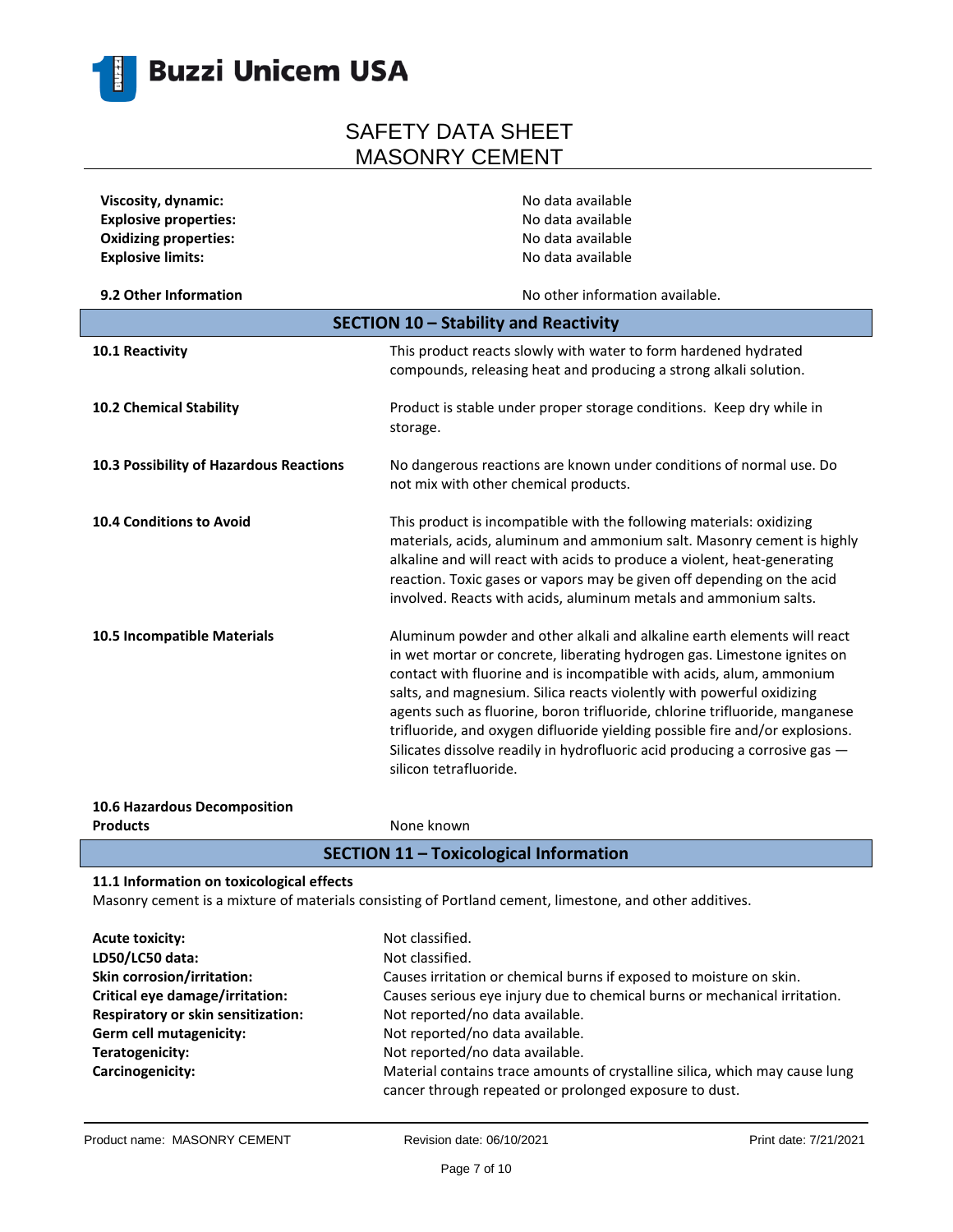

| Specific target organ toxicity<br>(Single exp.):<br>Specific target organ toxicity | May cause respiratory irritation.                                                                 |
|------------------------------------------------------------------------------------|---------------------------------------------------------------------------------------------------|
| (Repeated exp.):                                                                   | May cause damage to lungs through repeated or prolonged exposure.                                 |
| <b>Reproductive toxicity:</b>                                                      | Not reported/no data available.                                                                   |
| <b>Aspiration respiratory hazard:</b>                                              | Not reported/no data available.                                                                   |
| <b>Symptoms: Eye contact:</b>                                                      | Redness and itching. Extended contact may lead to corneal<br>abrasion/ulceration.                 |
| <b>Symptoms: Skin contact:</b>                                                     | Redness and itching. Extended contact may lead to chemical burns.                                 |
| <b>Symptoms: Inhalation:</b>                                                       | Coughing, sneezing, mucous discharge and dyspnea. Extended contact may<br>lead to chemical burns. |
| <b>Symptoms: Ingestion:</b>                                                        | Irritation and chemical burns of mouth and throat.                                                |
| <b>Other toxicological information:</b>                                            | No additional data available.                                                                     |

| <b>Toxicity</b>                 | <b>Carc: IARC</b> | <b>Carc: NTP</b> | Carc: OSHA |
|---------------------------------|-------------------|------------------|------------|
| No data                         | Not listed        | Not listed       | Not listed |
| Oral LD50 Rat 500 mg/kg         | Not listed        | Not listed       | Not listed |
|                                 | Not listed        | Not listed       | Not listed |
| Oral LD50 Rat 810 mg/kg         |                   |                  |            |
| Oral LD50 Rat >2000 mg/kg       | Not listed        | Not listed       | Not listed |
| Oral LD50 Rat >22,500 mg/kg     | Group 1           | Known            | Not listed |
| LC50 Carp >10,000 mg/L (72 hr.) |                   |                  |            |
|                                 | Not listed        | Not listed       | Not listed |
|                                 |                   |                  |            |

| <b>SECTION 12 - Ecological Information</b>       |                                                                                                                                                                                                                                                                                                                                                                                                                                                                                                                                                                                                                                                                                                                                                                            |
|--------------------------------------------------|----------------------------------------------------------------------------------------------------------------------------------------------------------------------------------------------------------------------------------------------------------------------------------------------------------------------------------------------------------------------------------------------------------------------------------------------------------------------------------------------------------------------------------------------------------------------------------------------------------------------------------------------------------------------------------------------------------------------------------------------------------------------------|
| 12.1 General ecotoxicity:                        | Not classified.                                                                                                                                                                                                                                                                                                                                                                                                                                                                                                                                                                                                                                                                                                                                                            |
| 12.2 Persistence and<br><b>Biodegradability:</b> | No data available.                                                                                                                                                                                                                                                                                                                                                                                                                                                                                                                                                                                                                                                                                                                                                         |
| 12.3 Bioaccumulation potential:                  | No data available.                                                                                                                                                                                                                                                                                                                                                                                                                                                                                                                                                                                                                                                                                                                                                         |
| 12.4 Mobility in soil to groundwater:            | No data available.<br>Avoid release to the environment. Prevent material from entering sewers,                                                                                                                                                                                                                                                                                                                                                                                                                                                                                                                                                                                                                                                                             |
| 12.5 Other adverse effects:                      | drains, ditches or waterways.                                                                                                                                                                                                                                                                                                                                                                                                                                                                                                                                                                                                                                                                                                                                              |
| <b>SECTION 13 - Disposal Considerations</b>      |                                                                                                                                                                                                                                                                                                                                                                                                                                                                                                                                                                                                                                                                                                                                                                            |
| 13.1 Waste treatment methods                     |                                                                                                                                                                                                                                                                                                                                                                                                                                                                                                                                                                                                                                                                                                                                                                            |
| <b>Waste disposal recommendations:</b>           | The generation of waste should be avoided or minimized wherever<br>possible. Disposal of this product, solutions and any by-products should<br>comply with the requirements of environmental protection and waste<br>disposal legislation and any regional local authority requirements. Dispose<br>of surplus and non-recyclable products via a licensed waste disposal<br>contractor. Untreated waste should not be released to the sewer unless<br>fully compliant with the requirements of all authorities with jurisdiction.<br>Waste packaging should be recycled. Incineration or landfill should only be<br>considered when recycling is not feasible. This material and its container<br>must be disposed of in a safe manner. Care should be taken when handling |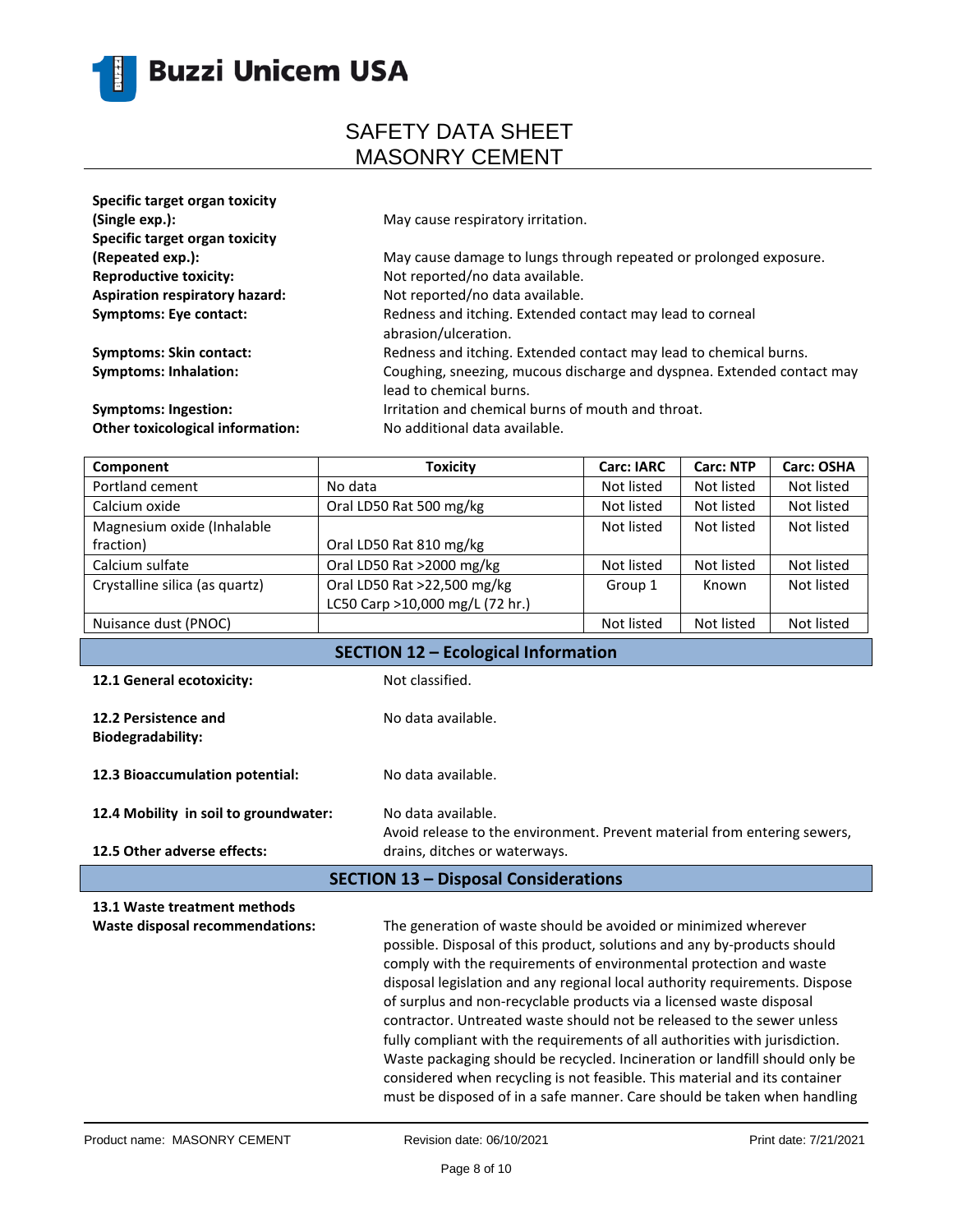

| <b>Additional information:</b><br>Ecology - waste materials:                                                                                                                           | empty containers that have not been cleaned or rinsed out. Empty<br>containers or liners may retain some product residues.<br>Avoid creating or breathing dust during disposal. Avoid contact with skin<br>and eyes.<br>Avoid release to the environment. Prevent material from entering sewers,                                                                                                                                                                                                                                                                                                                 |
|----------------------------------------------------------------------------------------------------------------------------------------------------------------------------------------|------------------------------------------------------------------------------------------------------------------------------------------------------------------------------------------------------------------------------------------------------------------------------------------------------------------------------------------------------------------------------------------------------------------------------------------------------------------------------------------------------------------------------------------------------------------------------------------------------------------|
|                                                                                                                                                                                        | drains, ditches or waterways                                                                                                                                                                                                                                                                                                                                                                                                                                                                                                                                                                                     |
|                                                                                                                                                                                        | <b>SECTION 14 - Transport Information</b>                                                                                                                                                                                                                                                                                                                                                                                                                                                                                                                                                                        |
| <b>UN</b> number:<br>Proper UN shipping name:<br><b>Transport hazard class:</b><br>Packing group number:<br>Environmental hazard/IMDG code:<br><b>Special guidance or precautions:</b> | Not regulated.<br>Not applicable.<br>Not applicable.<br>Not applicable.<br>Not available.<br>Transport product in sealed containers. Avoid creating dust. Avoid release<br>to the environment. Ensure that persons transporting the product know<br>what to do in the event of an accidental release or spillage.                                                                                                                                                                                                                                                                                                |
| <b>SECTION 15 - Regulatory Information</b>                                                                                                                                             |                                                                                                                                                                                                                                                                                                                                                                                                                                                                                                                                                                                                                  |
| <b>U.S. Federal regulations:</b>                                                                                                                                                       | This product contains one or more chemical components or ingredients<br>that may require identification and/or reporting under SARA Section 302,<br>SARA Section 311/312/313, CERCLA and/or TSCA. An examination of the<br>components of this product should be conducted by a qualified<br>environmental professional to determine if such identification or reporting<br>is required by federal law.<br>Components: Portland cement, Silica (Crystalline), Iron oxide.                                                                                                                                         |
| <b>State regulations:</b>                                                                                                                                                              | This product contains one or more chemical components or ingredients<br>that are included or listed on the hazardous substances lists for one or<br>more of the following states: California, Maine, Massachusetts, Minnesota,<br>New Jersey, Pennsylvania and Rhode Island. An examination of the<br>components of this product should be conducted by a qualified<br>environmental or safety and health professional to determine the specific<br>requirements for those states.<br>Components: Portland cement, Limestone (calcium carbonate),<br>Gypsum (calcium sulfate), Silica (Crystalline), Iron oxide. |
| <b>California Proposition 65:</b>                                                                                                                                                      | WARNING! This product contains crystalline silica and chemicals<br>(trace metals) known to the State of California to cause cancer, birth<br>defects or other reproductive harm. California law requires the above<br>warning in the absence of definitive testing to prove the defined risks do<br>not exist.                                                                                                                                                                                                                                                                                                   |
|                                                                                                                                                                                        | <b>SECTION 16 - Other Information</b>                                                                                                                                                                                                                                                                                                                                                                                                                                                                                                                                                                            |
| <b>History</b><br><b>Last Revised:</b>                                                                                                                                                 | 10 June 2021                                                                                                                                                                                                                                                                                                                                                                                                                                                                                                                                                                                                     |
| <b>Previous versions:</b>                                                                                                                                                              | 1 June 2018<br>1 June 2015                                                                                                                                                                                                                                                                                                                                                                                                                                                                                                                                                                                       |